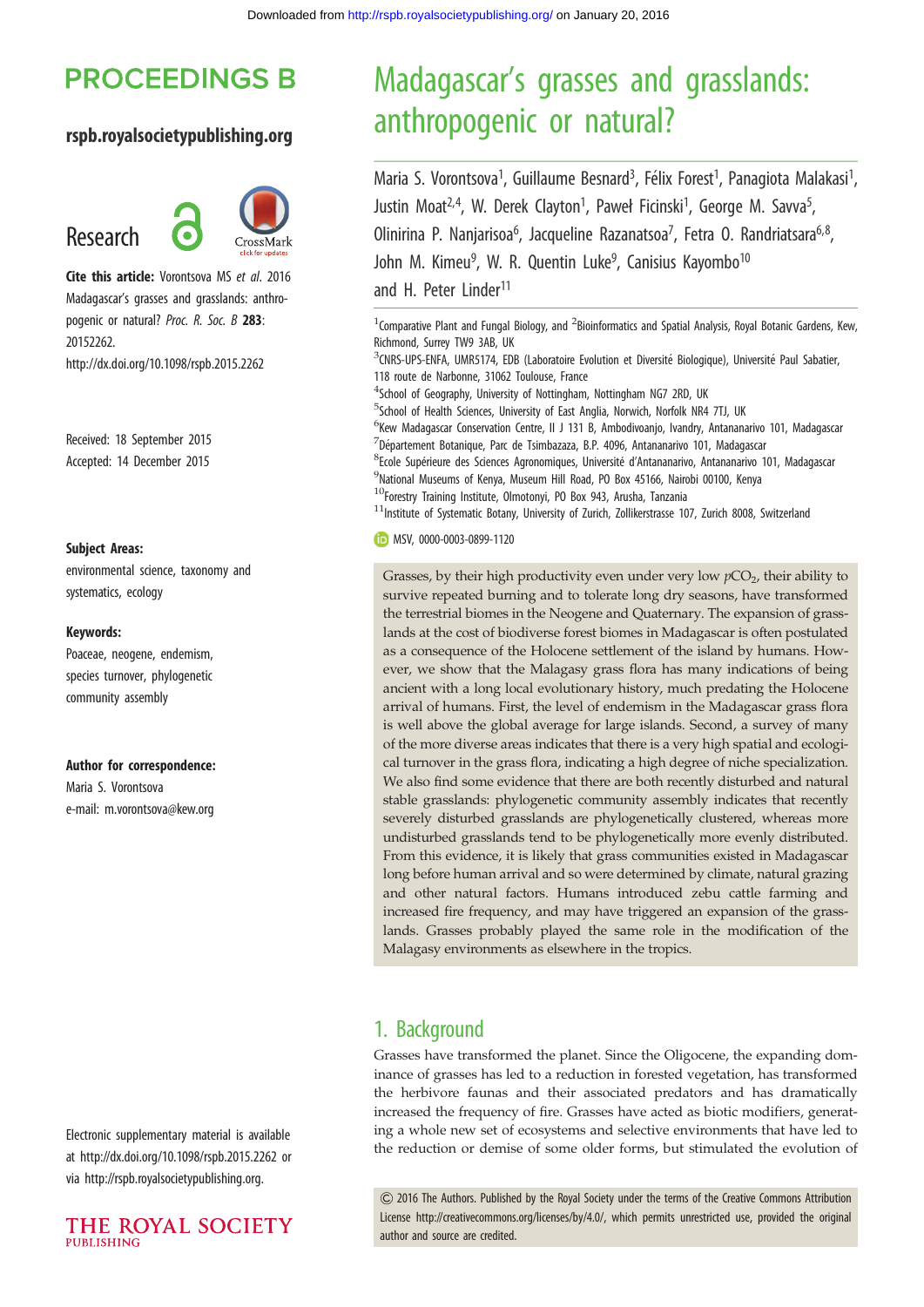2

newer forms. Consequently, knowing the origins of grasslands in any region is central to the interpretation of the Neogene environments in that region [[1,2\]](#page-6-0).

Grasses have a set of traits that have allowed them to expand their habitats and become dominant in many biomes [\[1\]](#page-6-0). These include  $C_4$  photosynthesis that allows them to remain highly productive under low  $pCO<sub>2</sub>$ , underground buds that allow the plants to survive fires and intense grazing, silica bodies that may limit grazing damage, fast-growing foliage that can rapidly generate new biomass to replace material removed by fires or grazing, and seeds with well-developed embryos that allow the plants to rapidly invade potentially suitable habitat. Another set of traits have been linked to frost tolerance, and these have allowed the family to expand dramatically into the colder high-latitude regions, building steppe grasslands (e.g. [[1](#page-6-0)]).

The fossil record documents the Miocene expansion of grasslands, both from the presence of phytoliths in Turkey [\[3\]](#page-6-0) and North America [\[4](#page-6-0)], and from the evolution of hypsodont grazer teeth in North America [\[2](#page-6-0),[5,6\]](#page-6-0), although these studies may not be directly applicable to the humid tropics. The development of carbon isotope analysis, from palaeosols, bones [\[7\]](#page-6-0) and from plant leaf waxes [[8](#page-6-0)], has led to the recent realization that these early grasslands were  $C_3$  dominated, and that they were transformed to  $C_4$  grasslands only in the Late Miocene–Pliocene [\[2,8,9\]](#page-6-0). Often the spread of  $C_4$  grasses is associated with an increase in fire, as evidenced from the increase of charcoal in the deposits [[8](#page-6-0)].

Grasslands (including wooded grassland, tapia and palm savannah) are extensive in Madagascar, covering at least 65% of the island not including cultivation [[10\]](#page-6-0). There has been an ongoing debate about the age and consequences of the establishment of the Malagasy grasslands. Early botanists (e.g. Perrier de la Bâthie [\[11](#page-6-0)], Humbert [[12\]](#page-6-0), Koechlin [\[13](#page-6-0)]) argued that all Malagasy grasslands are secondary and the result of the anthropogenic introduction of fire and zebu cattle. Consequently, this modification is seen as being post human settlement (2000–4500 BP [\[14,15](#page-6-0)]). Bond et al. [[16\]](#page-6-0) take the opposite point of view, suggesting that extensive grasslands have existed before the arrival of humans, and that consequently humans had a lesser effect on the expansion of grasslands. Other intermediate scenarios have also been presented but without detail or concrete evidence. Stable isotope data from northwest Madagascar indicate a massive increase in  $C_4$  grass in the past millennium, subsequent to the first human settlements. However, traces of  $C_4$  isotopes indicate that there were  $C_4$  grassland patches before the first human expansion [[17\]](#page-6-0). Population genetic data of the golden-crowned sifaka (Propithecus tattersalli), a forest-dwelling lemur in northern Madagascar, suggest that population contractions, presumably due to the forests being replaced by grassland, preceded the arrival of humans, and may have been driven by climatic changes [\[18](#page-6-0)]. Palaeopalynological and macrofossil data from central and southwestern Madagascar also indicate a major vegetation transformation prior to the arrival of humans, probably in response to climate changes [\[19](#page-6-0)–[22](#page-6-0)]. Evolutionary radiations restricted to open areas have been documented in both ants [\[23](#page-6-0)] and sedges [[24\]](#page-6-0) but there have been no similar studies of broader taxonomic groups. Consequently, there is no dominant narrative on the evolutionary history of the Malagasy grasses and grasslands.

Here we contribute new evidence to the debate on the origin and evolutionary history of the Malagasy grass flora and grassland. We first address the question of whether the grass flora is natural in Madagascar, and diversified in situ, or whether it is a recently introduced flora that spread into anthropogenically disturbed habitats. Then we explore the ecology of the grass flora, and in particular we ask whether the flora of each ecoregion in Madagascar is distinct, or whether there is a single grass flora across the whole island. We test whether the locally distinct grass floras are the result of filtering a larger, widespread flora or due to local evolution. Finally, we test whether the Malagasy grass flora evolved in disturbed habitats, or whether at least some species are not adapted to fire, grazing and cultivation, indicative of an evolution under low disturbance regimes.

In order to address these questions, we conducted a critical taxonomic review of the Malagasy grass flora, updating the earlier work of Bosser [\[25](#page-6-0)] and E. J. Judziewicz (2009, unpublished data, except for [\[26](#page-6-0)]), resulting in an updated checklist of the grass flora (electronic supplementary material, S5) and more precise estimates of its endemism. In order to assess whether the grass communities show signs of expansion or sensitivity to disturbance, we sampled plots in five major ecoregions [[27](#page-6-0)–[29\]](#page-6-0) of the island ([figure 1\)](#page-2-0). We built a phylogeny including all sampled species, and transformed this into an ultrametric tree using the penalized likelihood criterion [[30\]](#page-6-0). We used this to calculate the patterns of phylogenetic community assembly and to detect signals of phylogenetic filtering in the assemblage of variously disturbed grassland communities.

## 2. Material and methods

### (a) Global endemism in Poaceae

Species numbers and distribution data on all 11 313 accepted species of Poaceae at the Taxonomic Databases Working Group (TDWG) level 3 were extracted from GrassBase [[31](#page-6-0)], described in [[32](#page-6-0)], and filtered into total richness and total endemic species numbers. Percentage endemism was calculated for each TDWG level 3 area ([figure 2](#page-2-0)). Areas were obtained from TDWG shapefiles and [[33](#page-7-0)] [http://www.kew.org/science-conservation/research-data/](http://www.kew.org/science-conservation/research-data/resources/gis-unit/tdwg-world) [resources/gis-unit/tdwg-world](http://www.kew.org/science-conservation/research-data/resources/gis-unit/tdwg-world) in QGIS [[34](#page-7-0)] using the Eckert VI projection ([http://bdtracker.cybertaxonomy.africamuseum.be/](http://bdtracker.cybertaxonomy.africamuseum.be/node/641) [node/641\)](http://bdtracker.cybertaxonomy.africamuseum.be/node/641).

## (b) Grasslands in Madagascar

Ground-truthed models of Madagascar's vegetation included two types of grassland: plateau grassland –wooded grassland mosaic, and wooded grassland–bushland [\[10\]](#page-6-0). These are primarily on basement rocks (ca 56%) followed by sandstone (ca 15%) and may include components of secondary vegetation due to limitations of the original vegetation mapping. ARCGIS 10.1 [[35](#page-7-0)] was used to quantify known grassland in each of Humbert's ecoregions [[27](#page-6-0)] ([figure 1](#page-2-0)).

## (c) Poaceae diversity in Madagascar and Tanzania

A long-term taxonomic review of all Malagasy Poaceae was carried out to build a checklist of 541 species including 216 endemic species (electronic supplementary material, S4). Herbarium specimens were studied at K, P and TAN herbaria ([http://sciweb.nybg.](http://sciweb.nybg.org/science2/IndexHerbariorum.asp) [org/science2/IndexHerbariorum.asp](http://sciweb.nybg.org/science2/IndexHerbariorum.asp)) concurrently with a fieldwork programme and a literature survey. Detailed revisions of several groups are published separately [[36](#page-7-0)–[39\]](#page-7-0). Distribution ranges were defined for each species collected for this study, using herbarium specimens to record the presence/absence in the six Malagasy ecoregions: Central, Eastern, High Mountain, Sambirano, Southern and Western [[27\]](#page-6-0). In cases of uncertainty, we followed a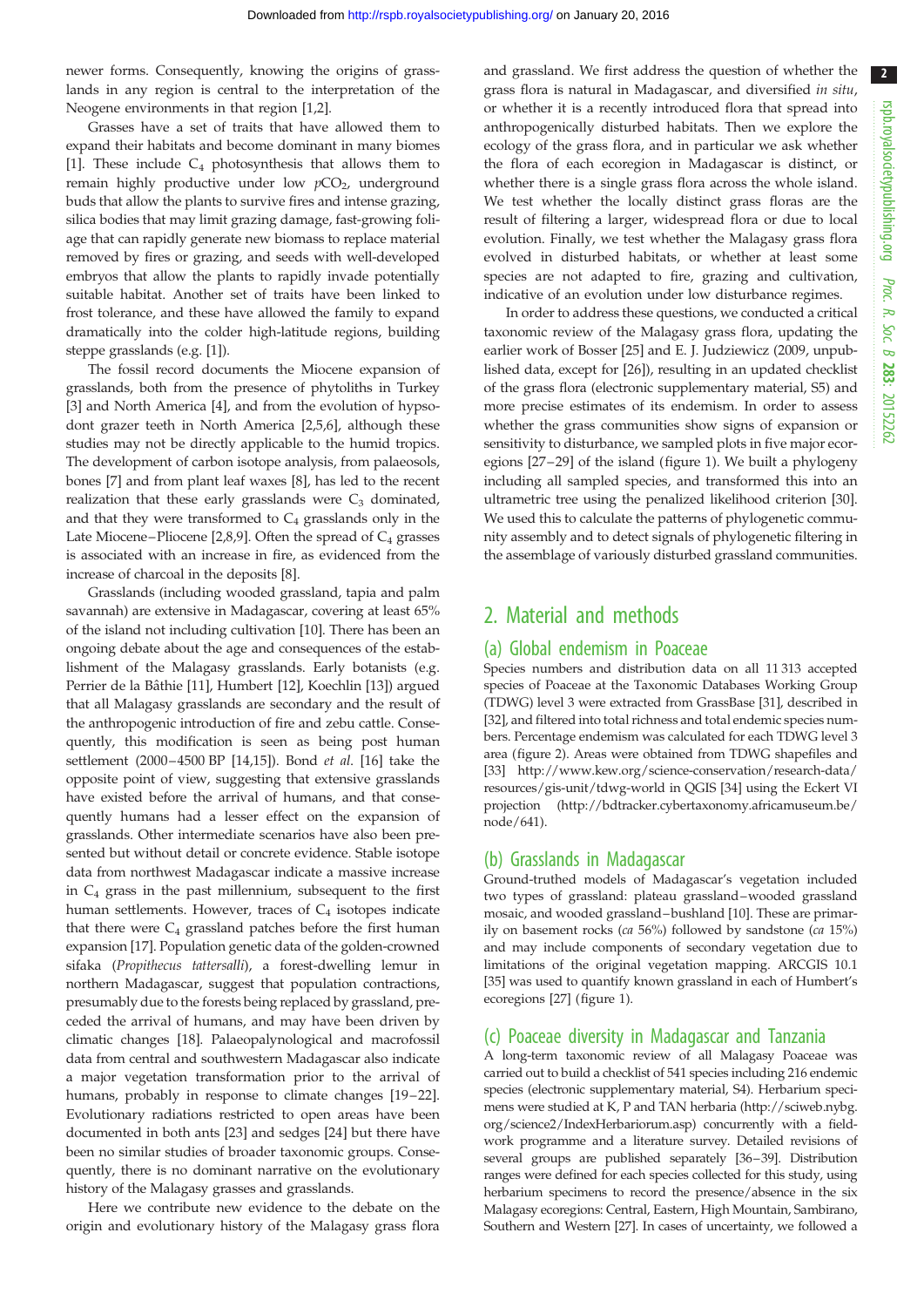<span id="page-2-0"></span>

Figure 1. Study sites in Madagascar and phylogenetic beta diversity based on mean pairwise distance (MPD) and mean nearest taxon distance (MNTD). Ecoregions follow [[27](#page-6-0)] and are marked in colour; habitat is marked in text. Fire intensity and physical disturbance intensity are marked with symbols: black circles indicate no disturbance; small red and blue circles indicate intermediate levels of fire and physical disturbance, respectively; big red and blue stars indicate high levels of fire and physical disturbance, respectively.. All four traits have significant phylogenetic structure (posterior tail probability,  $p < 0.01$ ). Grasslands are mostly distributed in the Western (52.5%) and Central (38.1%) parts, but are also present in other regions, in Southern (4.8%), Eastern (3.9%), Sambirano (0.6%) and High mountains ecoregion (0.2%). Note that the Eastern ecoregion was not sampled at all.



Figure 2. Endemism in Malagasy grass flora compared to island (blue) and continental (grey) regions of the world. Madagascar (red) is included twice, as a separate island (MDG) and again together with the surrounding islands ([29](#page-6-0)), to demonstrate that endemism is similar in both cases. Numbers indicate regions of the world following the Taxonomic Database Working Group, which are listed in the electronic supplementary material, table S1. (a) Number of Poaceae endemics plotted against species richness (data from GrassBase [[31](#page-6-0)]);  $R^2 = 0.47$ . Poaceae endemicity in the Malagasy floristic region is in the line with other subtropical islands. (b) Poaceae endemism plotted against land area;  $R^2 = 0.09$ . Madagascar shows high endemism for its land area, comparable to New Zealand.

conservative approach by assuming a broader distribution. Tanzania's grass flora was chosen to represent tropical continental grass floras to compare with Madagascar because it has the most similar climate, vegetation and land area, it is geographically adjacent to Madagascar, and its grasses and grasslands are well documented.

#### (d) Field sampling and quantifying disturbance

The grass flora was sampled at 60 sites in Madagascar, from five ecoregions, representing much of the climate range and the whole altitude range. Only the eastern rainforest region was not sampled. We selected sites to represent the widest range of habitats, and to include both undisturbed and highly disturbed locations (figure 1; electronic supplementary material, S2 and figure S3). Thirteen Afromontane and mid-elevation open grassland sites in Tanzania were also studied (electronic supplementary material, S2). Each site was placed in a visually uniform vegetation community. Plots were placed along four transects and all Poaceae species were listed and collected. An associated vegetation list, soil, geomorphology and disturbance data were recorded; sampling methodology is described in the electronic supplementary material, 3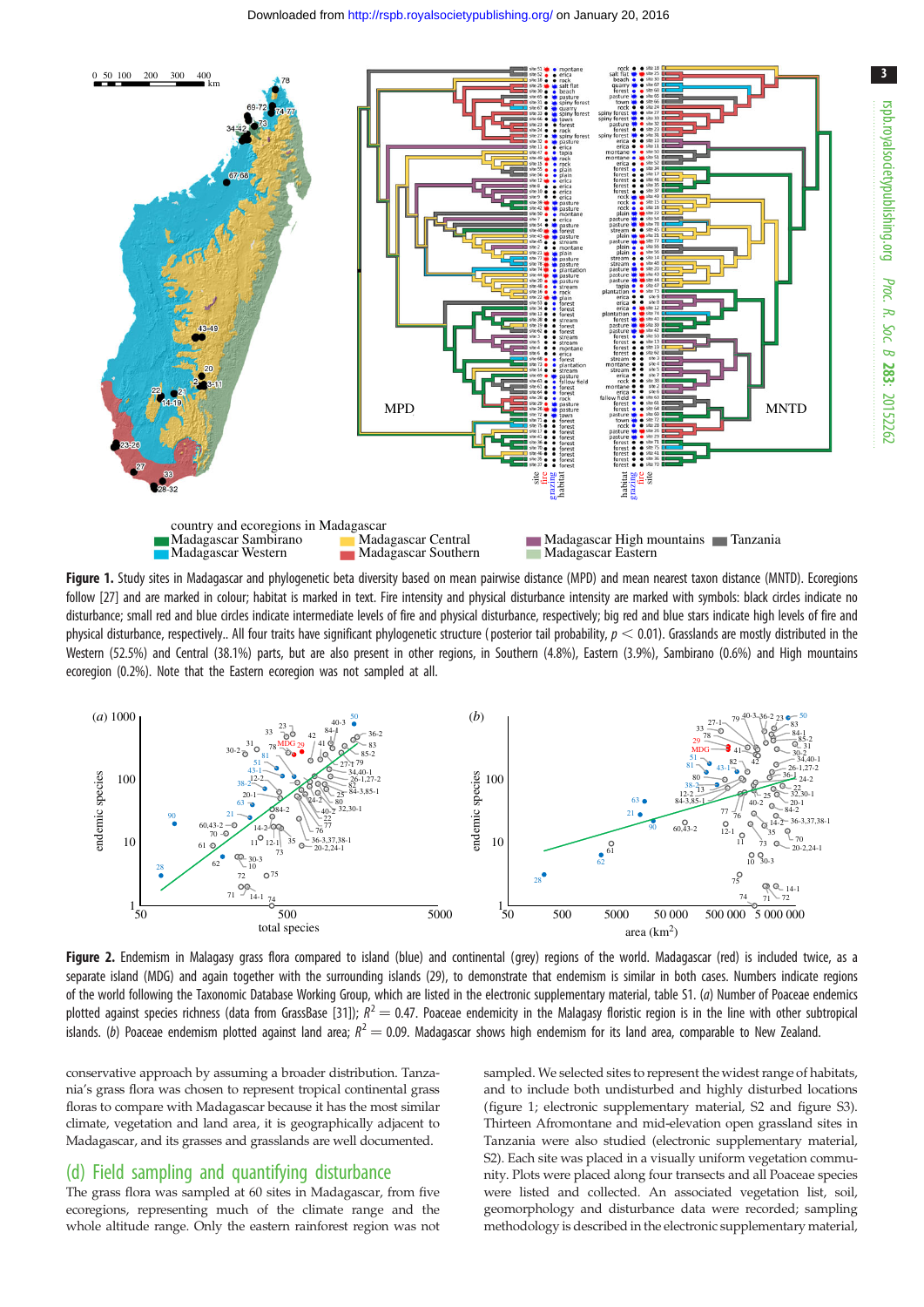S1 and illustrated in figure S2. Species identification for fertile material was carried out at K, P and TAN; sterile material identification was carried out using plastid rbcL sequences. Two hundred and six species were recorded in total (electronic supplementary material, S2 and S3). Sites with no recorded burning within the past 10 years, no or very occasional grazing and no natural disturbance were assigned as human impact score 0. Sites burned within the past 10 years, with limited human use or with natural disturbance such as streams or frequent storm damage were assigned as human impact score 0.5. Heavily used pastures or communal land were assigned human impact score 1. Multiple regression analyses estimating the independent effects of fire and physical disturbance on mean pairwise distance (MPD) and mean nearest taxon distance (MNTD) were carried out using [[40](#page-7-0)] and adjusted for altitude and spatial autocorrelation using the user-contributed spreg package for Stata and Stata v. 12.

#### (e) Phylogeny and phylogenetic diversity

The plastid regions rbcL, ndhF and matK were sequenced for each species following the methodology described in [[41](#page-7-0)]. A phylogenetic tree of all species found in the 73 sites was produced using the maximum-likelihood criteria as implemented in the program RAxML v. 8.1.11 [\[42\]](#page-7-0) and performed on the Cipres Science Gateway portal ([https://www.phylo.org\)](https://www.phylo.org) with a rapid bootstrapping approach (1000 replicates). The tree was made ultrametric using the penalized likelihood criteria [[30](#page-6-0)] as implemented in the func-tion chronos and the model correlated of the R package ape [[43](#page-7-0)-[45](#page-7-0)] and assigning the value of 1.0 to the crown node of the tree (electronic supplementary material, S3). The package picante [\[46\]](#page-7-0) was used to calculate MPD and MNTD [\[47\]](#page-7-0). The observed phylogenetic relatedness was compared to the expected pattern using the functions ses.mpd and ses.mntd with the 'richness' null model, taking into account species abundances in each plot, and using 9999 randomizations.

Phylogenetic beta diversity was calculated using the function comdistnt, the 'among-community equivalent of MPD and MNTD' [\[46\]](#page-7-0) and taking into account species abundance in each plot. Communities were clustered based on their phylogenetic relatedness using the hierarchical cluster analysis implemented in the package stats [[44](#page-7-0)] under the function hclust. Phylogenetic structure was assessed by comparing the trees to 1000 randomly generated trees within the Mesquite system for phylogenetic computing [[48](#page-7-0)].

## 3. Results and discussion

## (a) The grass flora: global endemism

Theory predicts that if the grasses have had a long evolutionary history in Madagascar, then the levels of endemism should be high, and comparable to the levels of endemism observed in other large, subtropical islands. If, however, grasses were recently introduced into Madagascar, or only recently had sufficient habitat to expand into, then the levels of endemism should be much lower than in environmentally comparable islands. We find that 217 of 541 grass species (electronic supplementary material, S4), or 40%, are endemic to the island. Furthermore, 11 of 140 genera are endemic [\[49,50](#page-7-0)]. Madagascar has more endemic grass species in proportion to the total grass flora than most other regions [\(figure 2](#page-2-0)a). The highest proportions of grass endemics are recorded for the central Asian regions (Caucasus to southern Siberia) as well as the Antarctic islands. As predicted for an older grass flora, the proportion of grass endemics in Madagascar is comparable to that found for Australia,

southeastern North America and New Zealand: thus subtropical, and in part island, floras.

Furthermore, Madagascar has a high level of grass endemism compared with its surface area [\(figure 2](#page-2-0)b). As expected, the per cent endemism relative to the area is low for countries and regions that contain part of large deserts like the tundra, the Sahara or the Kalahari (e.g. Arabia, Canada, West Tropical Africa, West Asia, South Tropical Africa, North Africa and North-central Africa). A more or less average per cent endemism is observed for Australia, India, South America, Malesia, Southern Africa and the USA. A high level of endemism relative to the surface area is shown for islands and archipelagos like New Zealand, Japan, Papuasia, as well as equatorial continental areas such as Brazil. Madagascar groups comfortably with these tropical and subtropical regions and islands.

These results indicate that, although at 40% endemism the grass flora has less than half the level of endemism recorded for the angiosperm flora in general [\[51](#page-7-0)], this is high compared with the levels of endemism in the grasses globally. This level of endemism is consistent with the hypothesis that the Malagasy evolutionary history of the grass flora has been as long as that of the other major islands, and is certainly much older than human settlement on the island.

## (b) The grass flora: composition comparison with East Africa

Island floras are often unbalanced, with a very different distribution of species diversity among higher taxa from the adjacent mainland [\[52](#page-7-0)]. This imbalance is presumed to be the result of low immigration rates, resulting in few lineages radiating into a large diversity of habitats. No such imbalance is evident in the Malagasy Poaceae. The proportions of species in the most important subfamilies and tribes closely reflect that of East Africa with its famous natural savannahs (electronic supplementary material, figure S1), except for the Bambusoideae, which radiated in the wet eastern forests of Madagascar. This suggests that there is a close connection with the African grass flora, as demonstrated for the majority of Malagasy flora by Buerki et al. [\[53](#page-7-0)]. Niche conservatism [\[54](#page-7-0)] suggests that the grassland grass flora is adapted to similar environments to the East African grasslands, noted for its regular and intense grazing regime and frequent fires.

### (c) Regionalism in the grass communities

If the grass flora evolved in one ecoregion of Madagascar and then expanded with the arrival of humans over the whole island, then the degree of regionalism in the flora should be very low (or even absent), and local endemism should be restricted to the area where the flora evolved, whereas the newly occupied regions should simply have subsets of the refugial flora.

We tested for regionalization in the Malagasy grass flora by calculating the phylogenetic beta diversity (pß) [\[55\]](#page-7-0) among the sampled sites, and using this matrix to cluster the sites. This approach uses the phylogenetic information, so clustering together sites that have closely related species, even if there is allopatric replacement in the species. It is preferred to clustering on shared species presences, which cannot group sites with closely related but different species [\[56](#page-7-0),[57](#page-7-0)]. The results ([figure 1\)](#page-2-0) show that sites from the same ecoregion are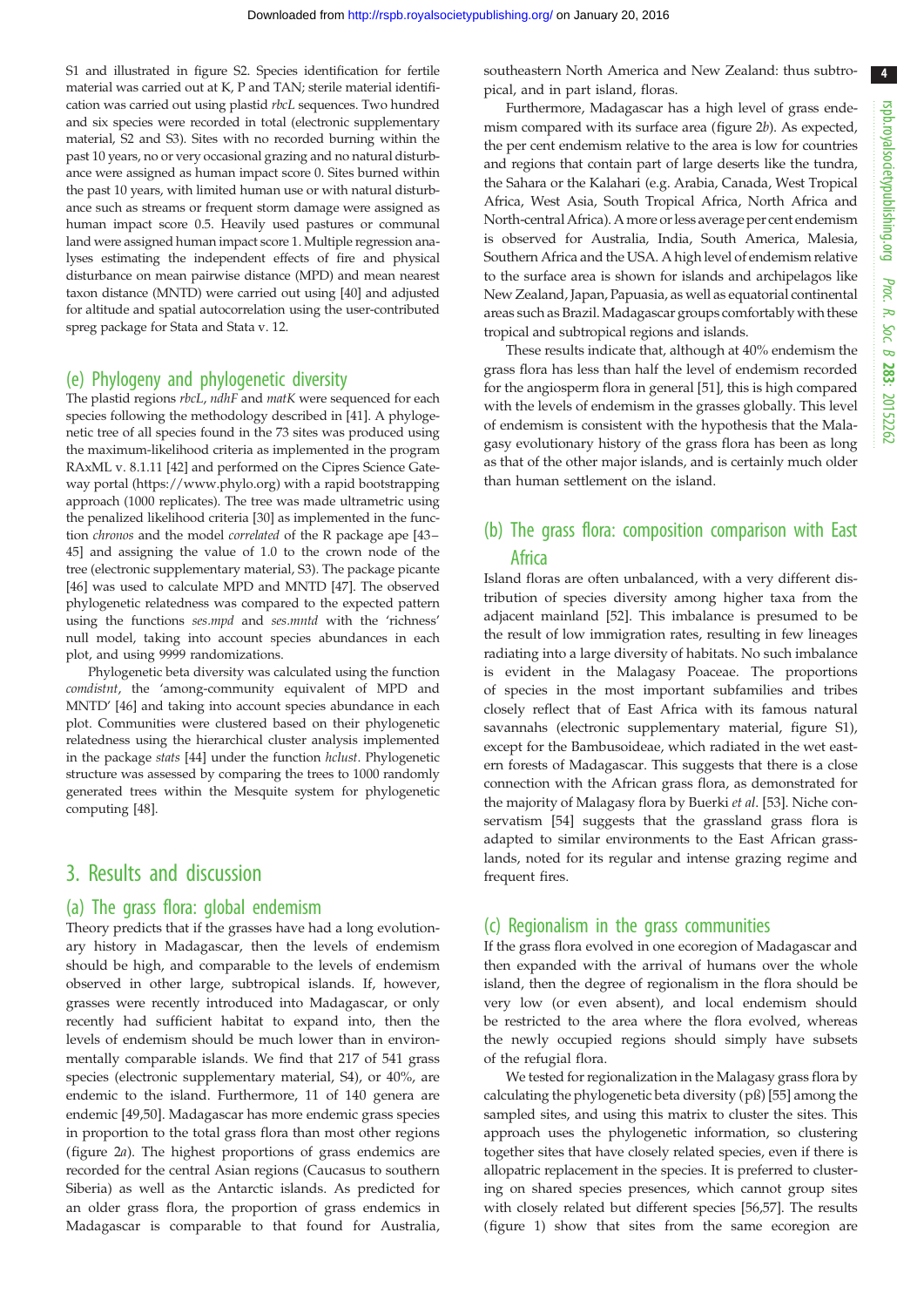5

Table 1. Endemicity of grass species recorded in this study, in comparison to published checklists. 9-61% of the species in every ecoregion of Madagascar are single region endemics, and 21-94% are endemic to Madagascar. Endemicity in Tanzania is massively lower with 0-2% of species endemic to Tanzania and 2 – 9% restricted to three countries including Tanzania.

| <b>Madagascar</b>                                        | total number of<br><b>Poaceae species</b> | endemic species<br>restricted to<br>Madagascar (% total)                          | narrow endemic species<br>restricted to a<br>single ecoregion<br>in Madagascar (% total) |
|----------------------------------------------------------|-------------------------------------------|-----------------------------------------------------------------------------------|------------------------------------------------------------------------------------------|
| Central ecoregion, 16 sites in this study                | 60                                        | 27(45)                                                                            | 10(17)                                                                                   |
| Central ecoregion, Itremo Protected Area [58]            | 100                                       | 35(35)                                                                            | 14 (14)                                                                                  |
| Central ecoregion, southwestern savannahs [59]           | 43                                        | 9(21)                                                                             | 4 (9)                                                                                    |
| High Mountains ecoregion, 12 sites in this study         | 33                                        | 19 (58)                                                                           | 11(33)                                                                                   |
| High Mountains ecoregion, Andringitra National Park [60] | 18                                        | 17 (94)                                                                           | 11(61)                                                                                   |
| Sambirano ecoregion, 14 sites in this study              | 33                                        | 12(36)                                                                            | 5(15)                                                                                    |
| Sambirano ecoregion, Manongarivo Reserve [61]            | 42                                        | 23(55)                                                                            | 11(26)                                                                                   |
| Southern ecoregion, 11 sites in this study               | 27                                        | 14 (52)                                                                           | 12 (44)                                                                                  |
| Western ecoregion, 7 sites in this study                 | 22                                        | 7(32)                                                                             | 4 (18)                                                                                   |
| Madagascar total, 60 sites in this study                 | 145                                       | 70 (48)                                                                           | 42 (29)                                                                                  |
| <b>Tanzania</b>                                          | total number of<br><b>Poaceae species</b> | endemic species<br>restricted to three<br>African countries or<br>fewer (% total) | narrow endemic species<br>restricted to Tanzania<br>$(% \mathcal{L}_{0})$ (% total)      |
| Tanzania total, 13 sites in this study                   | 65                                        | 6(9)                                                                              | 1(2)                                                                                     |
| Tanzania, Mkomazi National Park [62]                     | 123                                       | 3(2)                                                                              |                                                                                          |
| Tanzania, Selous Game Reserve [63]                       | 239                                       | 12(5)                                                                             | 1(0.5)                                                                                   |

significantly clustered together, irrespective whether pß is calculated using MPD or MNTD [[47\]](#page-7-0). MPD is more sensitive to deep phylogenetic differences than MNTD. Both geographical proximity (belonging to the same ecoregion) and habitat similarity (belonging to the same vegetation type) impact on the relatedness among the sites, and this is probably the reason why neither fits perfectly on the diagram of how related the sites are. The significant spatial and ecological regionalization in the Malagasy grass flora is not consistent with the grasslands spreading from a single grassy biome, but more with a longterm grass component in each of the biomes, evolving specialization to these habitats. Ecologically such regionalization is not surprising, considering the remarkably steep environmental gradients within Madagascar, in terms of average temperature (altitudinal gradient), in total rainfall (east to west) and in the length of the dry season (southwest to northeast) [[10\]](#page-6-0).

## (d) Regional endemism

However, it remains possible that the regionalization is the result of grass species, which may have evolved on other continents, being filtered into these ecologically diverse habitats, rather than having evolved in situ. If they evolved in situ, then there should be a high degree of regional endemism. We found a surprisingly high degree of regional endemism. Out of 57 Malagasy endemic species (of 206 species total in our study) found in the 76 sites, 33 are restricted to a single ecoregion (i.e. narrow endemics) and 14 are restricted to two ecoregions, and only 10 species (18%) are recorded from three or more ecoregions. Endemism ranges from zero (Isalo forest, Horombe plateau grassland and Tsimananpetsotsa salt flats) to 100% (Andringitra plateau, Isalo rocks and Manongarivo forest, S2). The level of endemism is significantly higher in Malagasy than in Tanzanian sites (table 1). There are also significant differences among the Malagasy ecoregions, with the lowest level of endemism found in the Plateau ecoregion, and the highest levels in the more extreme habitats: at high altitude and in the southern spiny forests. All four published comprehen-sive local Malagasy grassland surveys [[58](#page-7-0)-61], and two complete Tanzanian grassland surveys [\[62](#page-7-0),[63\]](#page-7-0) revealed a similar pattern of high Madagascan local endemism, compared with virtually none in Tanzania.

## (e) Response to disturbance

Communities exposed to disturbance regimes under which they did not evolve should show more phylogenetic clustering than communities with disturbance regimes under which they have evolved [[64](#page-7-0)-66]. Cattle grazing may constitute a new disturbance regime in Madagascar. There is no evidence of native Malagasy ungulates or any animals similar to the African savannah grazers [[67](#page-7-0)]. The main source of information on the diets of extinct herbivores is carbon isotope data: the pygmy hippos ate a high proportion of  $C_4$ plants [[68\]](#page-7-0), the elephant birds consumed primarily  $C_3$  [\[69](#page-7-0)], while the two species of giant tortoises differed in their pre-ferences [\[70\]](#page-7-0). While  $C_4$  isotopes in the diet indicate open habitats,  $C_3$  diets could derive from either a  $C_3$ -dominated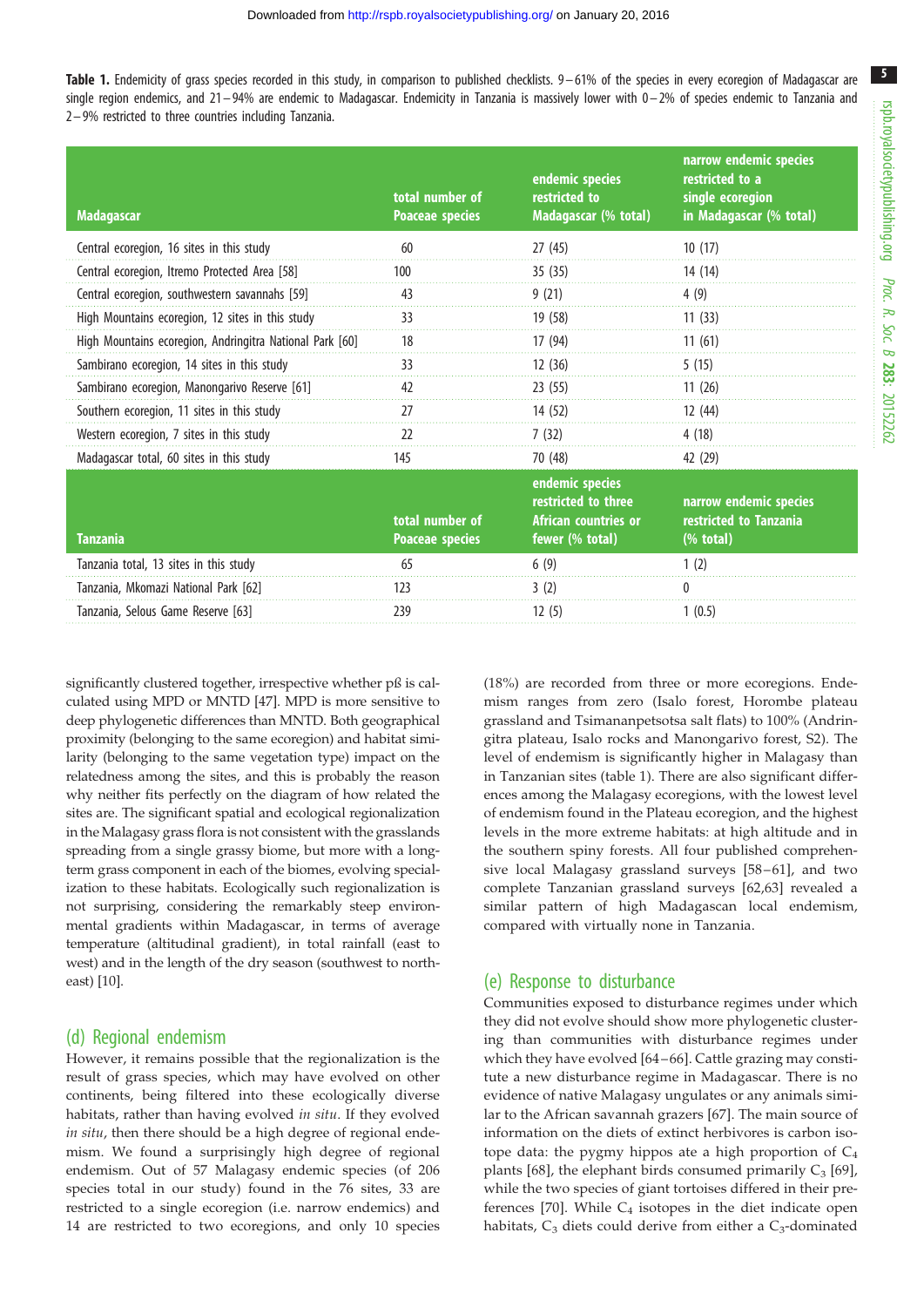

Figure 3. MPD and MNTD compared between three levels of disturbance, for physical disturbance and for disturbance by fire. P-values correspond to one-way ANOVA across groups. Physical disturbance is associated with significantly lower MPD and MNTD while fire has no significant effect. Open circles correspond to values for individual sites, filled circles are group means with 95% confidence intervals.

grassland or from a eudicot diet [[9](#page-6-0)]. Comparison to extant relatives is the only other source of available evidence: this indicates that giant tortoises were probably the most influential past grazers of open habitats [[71\]](#page-7-0). The probable giant lemur diet of leaves, fruits and seeds has also been inferred by comparison to extant relatives [\[72](#page-7-0)]. Fire is accepted as a natural part of Madagascar's ecosystems from at least 10 000 BP and likely as long as 120 000 BP [\[19](#page-6-0) – [22](#page-6-0)].

We expect that disturbed grassland will be phylogenetically clustered relative to undisturbed grassland. In order to test this, we calculated MPD and MNTD for all sites. We assigned study sites as having low, medium or high levels of physical disturbance (grazing and trampling) and of fire, and tested whether these differ for MPD and MNTD using (i) one-way analysis of variance comparing each measure across groups defined by each level of disturbance and (ii) multiple regression analysis including the effects of both physical disturbance and fire, adjusting for altitude and any spatial autocorrelation between sites.

One-way ANOVA shows that physical disturbance including grazing and trampling is associated with significantly lower MPD and MNTD, while fire has no effect (figure 3). This is confirmed by the multiple regression analyses for each outcome, which show no independent effect of fire but endemicity scores almost 1s.d. lower in areas that have high levels of physical disturbance. These findings are consistent with the postulate that the grasslands, on the whole, have not been exposed to heavy grazing, but evolved under conditions of light grazing or no grazing. Fire may have already been present as these ecosystems emerged.

Finally, we tested whether disturbed grasslands in Madagascar are derived from the local grasslands (possibly by filtering out those species incapable of tolerating the disturbance regimes), or whether they are assembled from a set of introduced, disturbance-tolerant taxa, by investigating whether these sites group together. We found that they did not ([figure 1](#page-2-0)), and that we could not reject the null hypothesis that they are random in the cluster analysis. This indicates that the disturbed grasslands are assembled by filtering species from native grasslands.

## 4. Conclusion

The remarkably high levels of endemism constitute compelling evidence that the Malagasy grass flora is ancient, and the very similar proportional representation of the subfamilies to that found in East Africa suggests that it was probably assembled with much dispersal to and from Africa. We find no evidence that suggests that the flora is any younger than that of Africa.

We also established that the grassland communities are most likely Neogene in age, and not the result of Holocene human impacts. This is supported by the strong regionalization in the grass flora (indicating a long evolutionary history over the whole island), and a very high level of local endemism. The latter suggests a high level of niche or habitat specialization in the grass communities.

Finally, we show that the grasslands most likely evolved under a less intensive physical disturbance regime than what they are currently experiencing. This is inferred from the significant effect of grazing and trampling on the phylogenetic assembly of these communities, indicating that not all local species can tolerate the modern disturbance regime.

Although our research suggests that grassland formations and indeed, grasses, on Madagascar are natural, we did not establish what the relative impacts of climate change and human disturbance may have been on the balance between forest and grassland in Madagascar. It is possible that human disturbance may have resulted in a much larger modern extent of grassland than in pre-human settlement Madagascar.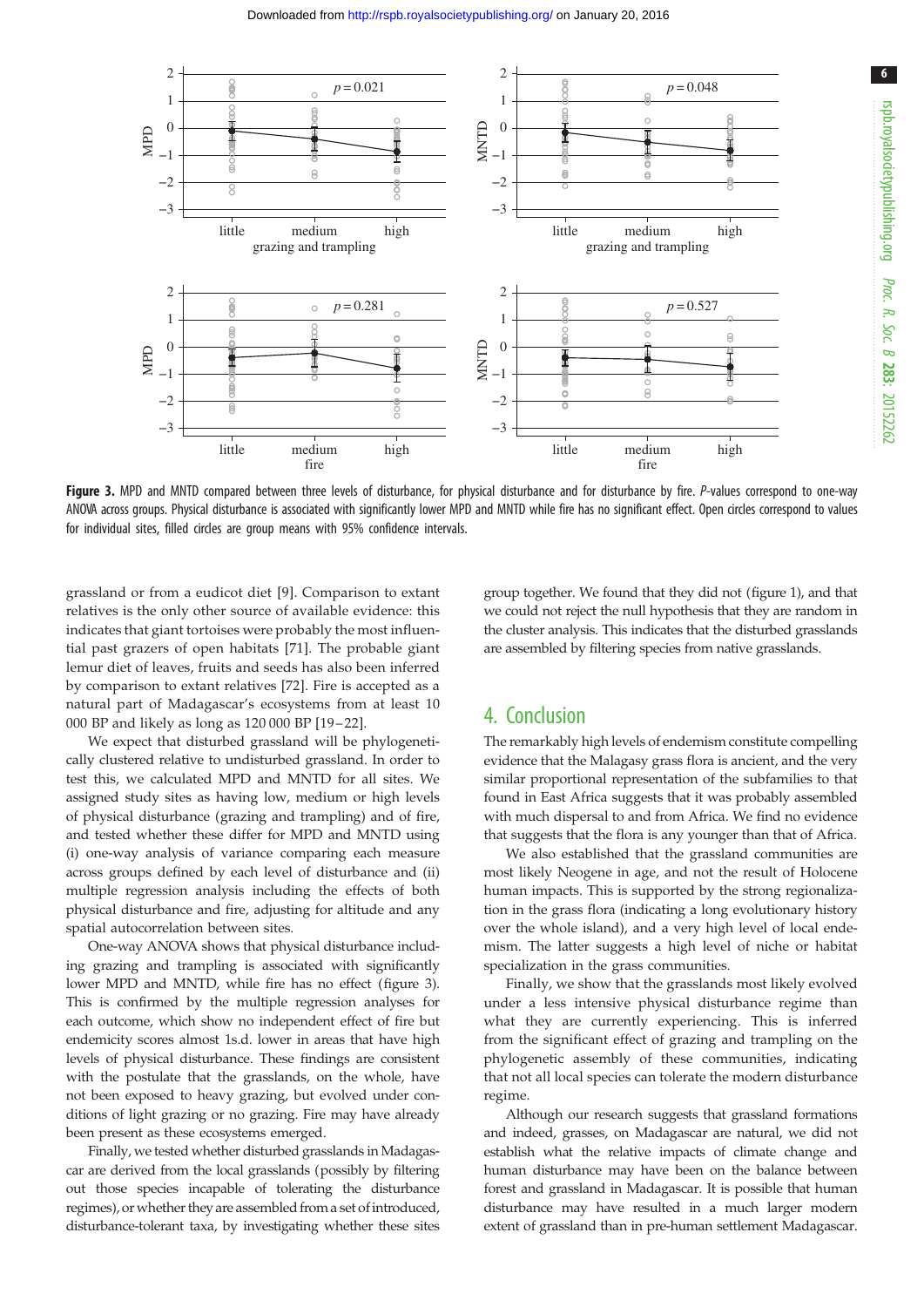<span id="page-6-0"></span>Data accessibility. Data on global endemism of the Poaceae are available for download as part of GrassBase at [http://www.kew.org/](http://www.kew.org/data/grasses-syn/download.htm) [data/grasses-syn/download.htm](http://www.kew.org/data/grasses-syn/download.htm) and TDWG shapefiles are available at [http://www.kew.org/science-conservation/research-data/](http://www.kew.org/science-conservation/research-data/resources/gis-unit/tdwg-world) [resources/gis-unit/tdwg-world](http://www.kew.org/science-conservation/research-data/resources/gis-unit/tdwg-world). DNA sequences have been deposited at the European Nucleotide Archive with the following numbers: LN906638–LN906796 (matK), LN907872 –LN908034 (rbcL)

## **References**

- 1. Kellogg EA. 2015 Flowering Plants. Monocots: Poaceae. In The families and genera of vascular plants series (ed. K Kubitzki), vol. 13. Heidelberg, Germany: Springer.
- 2. Strömberg CAE. 2011 Evolution of grasses and grassland ecosystems. Annu. Rev. Earth Planet. Sci. 39, 517– 544. ([doi:10.1146/annurev-earth-040809-](http://dx.doi.org/10.1146/annurev-earth-040809-152402) [152402](http://dx.doi.org/10.1146/annurev-earth-040809-152402))
- 3. Strömberg CAE, Werdelin L, Friis EM, Sarac G. 2007 The spread of grass-dominated habitats in Turkey and surrounding areas during the Cenozoic: phytolith evidence. Palaeogeogr. Palaeoclimatol. Palaeoecol. 250, 18-49. ([doi:10.1016/j.palaeo.](http://dx.doi.org/10.1016/j.palaeo.2007.02.012) [2007.02.012\)](http://dx.doi.org/10.1016/j.palaeo.2007.02.012)
- 4. Strömberg CAE. 2005 Decoupled taxonomic radiation and ecological expansion of open-habitat grasses in the Cenozoic of North America. Proc. Natl Acad. Sci. USA 102, 11 980 - 11 984. ([doi:10.1073/](http://dx.doi.org/10.1073/pnas.0505700102) [pnas.0505700102](http://dx.doi.org/10.1073/pnas.0505700102))
- 5. Strömberg CA, Dunn RE, Madden RH, Kohn MJ, Carlini AA. 2013 Decoupling the spread of grasslands from the evolution of grazer-type herbivores in South America. Nat. Commun. 4, 1478. [\(doi:10.1038/ncomms2508\)](http://dx.doi.org/10.1038/ncomms2508)
- 6. Strömberg C. 2006 Evolution of hypsodonty in equids: testing a hypothesis of adaptation. Paleobiology 32, 236 - 258. ([doi:10.1666/0094-](http://dx.doi.org/10.1666/0094-8373(2006)32[236:EOHIET]2.0.CO;2) [8373\(2006\)32\[236:EOHIET\]2.0.CO;2\)](http://dx.doi.org/10.1666/0094-8373(2006)32[236:EOHIET]2.0.CO;2)
- 7. Cerling TE, Wang Y, Quade J. 1993 Expansion of C4 ecosystems as an indicator of global ecological change in the late Miocene. Nature 361, 344– 345. [\(doi:10.1038/361344a0\)](http://dx.doi.org/10.1038/361344a0).
- 8. Hoetzel S, Dupont L, Schefuss E, Rommerskirchen F, Wefer G. 2013 The role of fire in Miocene to Pliocene C<sub>4</sub> grassland and ecosystem evolution. Nat. Geosci. 6, 1027 – 1030. [\(doi:10.1038/ngeo1984\)](http://dx.doi.org/10.1038/ngeo1984).
- 9. Feakins SJ, Levin NE, Liddy HM, Sieracki A, Eglinton TI, Bonnefille R. 2013 Northeast African vegetation change over 12 m.y. Geology 41, 295– 298. ([doi:10.](http://dx.doi.org/10.1130/G33845.1) [1130/G33845.1\)](http://dx.doi.org/10.1130/G33845.1).
- 10. Moat J, Smith P. 2007 Atlas of the vegetation of Madagascar. Kew, London, UK: Royal Botanic Gardens.
- 11. Perrier de la Bâthie H. 1921 La végétation malgache. Annales du Musée colonial de Marseille, 3me ser. 9, 1– 266.
- 12. Humbert H. 1927 Destruction d'une flore insulaire par le feu: principaux aspects de la végétation à Madagascar. Mèm. Acad. Malgache 5, 1 – 80.
- 13. Koechlin J, Guillaumet J-L, Morat P. 1974 Flore et Végétation de Madagascar. Vaduz: Gantner.
- 14. Dewar RE, Radimilahy C, Wright HT, Jacobs Z, Kelly GO, Berna F. 2013 Stone tools and foraging in northern Madagascar challenge Holocene extinction models. Proc. Natl Acad. Sci. USA 110, 12 583 – 12 588. ([doi:10.1073/pnas.1306100110](http://dx.doi.org/10.1073/pnas.1306100110))
- 15. Gommery D, Ramanivosoa B, Faure M, Guérin C, Patrice KH, Sénégas F, Randrianantenaina H. 2011 Les plus anciennes traces d'activités anthropiques de Madagascar sur des ossements d'hippopotames subfossiles d'Anjohibe (Province de Mahajanga). C R Palevol. 10, 271– 278. ([doi:10.1016/j.crpv.2011.](http://dx.doi.org/10.1016/j.crpv.2011.01.006) [01.006](http://dx.doi.org/10.1016/j.crpv.2011.01.006))
- 16. Bond WJ, Silander JA, Ranaivonasy J, Ratsirarson J. 2008 The antiquity of Madagascar's grasslands and the rise of  $C_4$  grassy biomes. *J. Biogeogr*. **35**, 1743 – 1758. [\(doi:10.1111/j.1365-2699.2008.01923.x](http://dx.doi.org/10.1111/j.1365-2699.2008.01923.x))
- 17. Crowley BE, Samonds KE. 2013 Stable carbon isotope values confirm a recent increase in grasslands in northwestern Madagascar. Holocene 23, 1066 – 1073. [\(doi:10.1177/0959683613484675\)](http://dx.doi.org/10.1177/0959683613484675)
- 18. Quéméré E, Amelot X, Pierson J, Crouau-Roy B, Chikhi L. 2012 Genetic data suggest a natural prehuman origin of open habitats in northern Madagascar and question the deforestation narrative in this region. Proc. Natl Acad. Sci. USA 109, 13 028– 13 033. [\(doi:10.1073/pnas.1200153109](http://dx.doi.org/10.1073/pnas.1200153109)).
- 19. Burney DA. 1987 Late quaternary stratigraphic charcoal records from Madagascar. *Quat. Res.* 28, 274 – 280. [\(doi:10.1016/0033-5894\(87\)90065-2](http://dx.doi.org/10.1016/0033-5894(87)90065-2))
- 20. Burney DA. 1987 Late Holocene vegetational change in Central Madagascar. Quat. Res. 28, 130-143. [\(doi:10.1016/0033-5894\(87\)90038-X](http://dx.doi.org/10.1016/0033-5894(87)90038-X))
- 21. Gasse F, Van Campo E. 2001 Late Quaternary environmental changes from a pollen and diatom record in the southern tropics (Lake Tritrivakely,

and LN908035 –LN908194 (ndhF). Phylogenetic data are available under TreeBase ID 18532.

Authors' contributions. M.S.V., G.B., F.F. and H.P.L. designed research; M.S.V., G.B., P.M., J.M., P.F., O.P.N., J.R., F.O.R., J.M.K., W.R.Q.L. and C.K. collected data; G.B., F.F., W.D.C, M.S.V., H.P.L. and G.M.S. analysed data; M.S.V. and H.P.L. wrote the paper; all authors commented on the paper.

Competing interests. There are no competing interests to be declared.

Funding. This work was financed by the UK SynTax award scheme supported by BBSRC and NERC (to M.S.V.), and by the Herbarium Field Work Fund, RBG Kew (to M.S.V.). Madagascar National Parks, Direction Générale des Forêts, and Parc Botanique et Zoologique de Tsimbazaza (Madagascar) and the Tanzania Commission for Science and Technology supported our research permits. Kew Madagascar Conservation Centre and the National Herbarium of Tanzania facilitated fieldwork. G.B. was supported by LABEX TULIP (ANR-10-LABX-41).

7

Madagascar). Palaeogeogr. Palaeoclimatol. Palaeoecol. 167, 287 – 308. [\(doi:10.1016/S0031-](http://dx.doi.org/10.1016/S0031-0182(00)00242-X) [0182\(00\)00242-X](http://dx.doi.org/10.1016/S0031-0182(00)00242-X))

- 22. Burney DA. 1993 Late Holocene environmental changes in arid Southwestern Madagascar. Quat. Res. 40, 98 – 106. ([doi:10.1006/qres.1993.1060\)](http://dx.doi.org/10.1006/qres.1993.1060)
- 23. Fisher BL, Robertson HG. 2002 Comparison and origin of forest and grassland ant assemblages in the High Plateau of Madagascar (Hymenoptera: Formicidae) 1. Biotropica 34, 155– 167. [\(doi:10.](http://dx.doi.org/10.1111/j.1744-7429.2002.tb00251.x) [1111/j.1744-7429.2002.tb00251.x\)](http://dx.doi.org/10.1111/j.1744-7429.2002.tb00251.x)
- 24. Muasya AM, Larridon I, Reynders M, Huygh W, Goetghebeur P, Cable S, Simpson DA, Gehrke B. 2013 The Cyperaceae in Madagascar show increased species richness in upland forest and wetland habitats. Scr. Botanica Belaica 50, 238-243.
- 25. Bosser J. 1969 Graminées des paturages et des cultures a Madagascar. Paris, France: Orstom.
- 26. Judziewicz EJ. 2009 Toliara (Poaceae, Chloridoideae, Cynodonteae), a new grass genus endemic to southern Madagascar. Adansonia 31, 273-277. ([doi:10.5252/A2009n2a4](http://dx.doi.org/10.5252/A2009n2a4))
- 27. Humbert H. 1955 Les Territoires Phytogéographiques de Madagascar. Leur Cartographie. Colloque sur les Régions Ecologiques du Globe, Paris 1954. Ann. Biol. 31,  $195 - 204$ .
- 28. Faramalala MH. 1995 Formations Végétales et Domaine Forestier National de Madagascar. Conservation International (et al.), 1 map.
- 29. Faramalala MH. 1988 Etude de la Végétation de Madagascar à l'aide des Données Spaciales. Toulouse, France: Université Paul Sabatier.
- 30. Sanderson MJ. 2002 Estimating absolute rates of molecular evolution and divergence times: a penalized likelihood approach. Mol. Biol. Evol. 19, 101– 109. [\(doi:10.1093/oxfordjournals.molbev.](http://dx.doi.org/10.1093/oxfordjournals.molbev.a003974) [a003974](http://dx.doi.org/10.1093/oxfordjournals.molbev.a003974))
- 31. Clayton WD, Vorontsova MS, Harman KT, Williamson H. 2015 GrassBase—The Online World Grass Flora. Kew: Royal Botanic Gardens Kew.
- 32. Vorontsova MS, Clayton WD, Simon BK. 2015 Grassroots e-floras in the Poaceae: growing